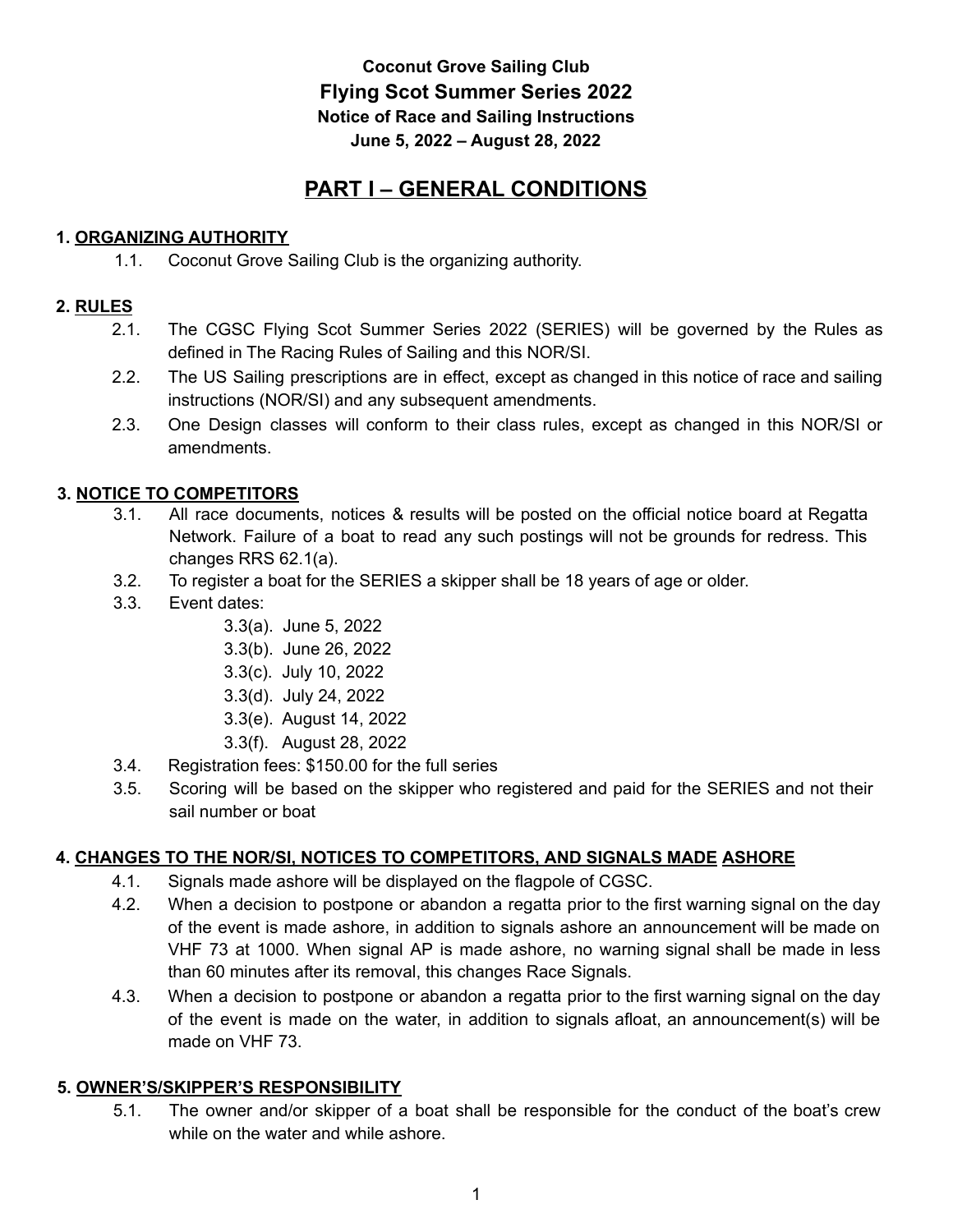# **6. CHECK IN**

- 6.1. On each race day boats will check in with the race committee before a boat's first warning signal of the day by sailing on starboard tack past the stern of the signal vessel until acknowledged by the committee. No check in will be accepted during a starting sequence.
- 6.2. Boats failing to check in will be scored DNS without a hearing.

## **7. SCHEDULE OF RACES**

- 7.1. The warning signal for the first race of each day is scheduled for 1130 hours.
- 7.2. Wind allowing, four races will be conducted each day.

## **8. VHF RADIO COMMUNICATION**

- 8.1. A boat while racing may use VHF radio, cell phone, or similar devices only for communication with the race committee or for emergencies.
- 8.2. The race committee will use VHF channel 73, unless another channel is posted on the signal boat.

## **9. SAFETY REGULATIONS**

9.1. By registering a boat with CGSC for a regatta for the SERIES, the owner/skipper agrees to conform to The Racing Rules of Sailing including the US Sailing prescription to rule 40 regarding government regulations that apply in the racing area.

## **10. COURSES & CONDITIONS**

- 10.1. There are 3 possible courses.
	- 10.1(a). Course 1 start-windward mark-downwind finish (start/finish line).
	- 10.1(b). Course 2 (With One RC boat) start-windward mark- downwind gate (start/finish line) - windward mark-downwind finish.
	- 10.1(c). Course 2 (With two RC boats) start-windward mark- downwind gate (above the start/finish line) - windward mark-downwind finish.
- 10.2. Prior to the warning signal the race committee will display the pennant of the course to the sailed.
- 10.3. Marks are to be left to port. Gate may be left to either starboard or port.
- 10.4. No race will be started in less than 4 knots or more than 20 knots of sustained wind, or conditions where it is gusting to more than 25 knots. The RC may postpone if there are sustained winds over 18 knots.

# **11. MARKS, STARTING LINE, GATE, FINISHING LINE**

- 11.1. The starting line and finish line will be between an Yelllow mark and the Signal Boat.
- 11.2. The starting line and the finishing line will be the same.
- 11.3. The weather mark and the gate will be Orange Tetrahedron marks.
- 11.4. If no gate is set, the boats shall round the Pin Mark to port.

#### **12. PENALTIES AND PROTESTS**

- 12.1. A boat may take a One Turn Penalty' when she may have broken a rule of Part 2. However, when she has broken a rule of Part 2 while in the ZONE around a mark, the penalty shall be a 'Two Turns Penalty'. This changes RRS 44.1.
- 12.2. A boat intending to file a protest or a request for redress regarding an incident in the racing